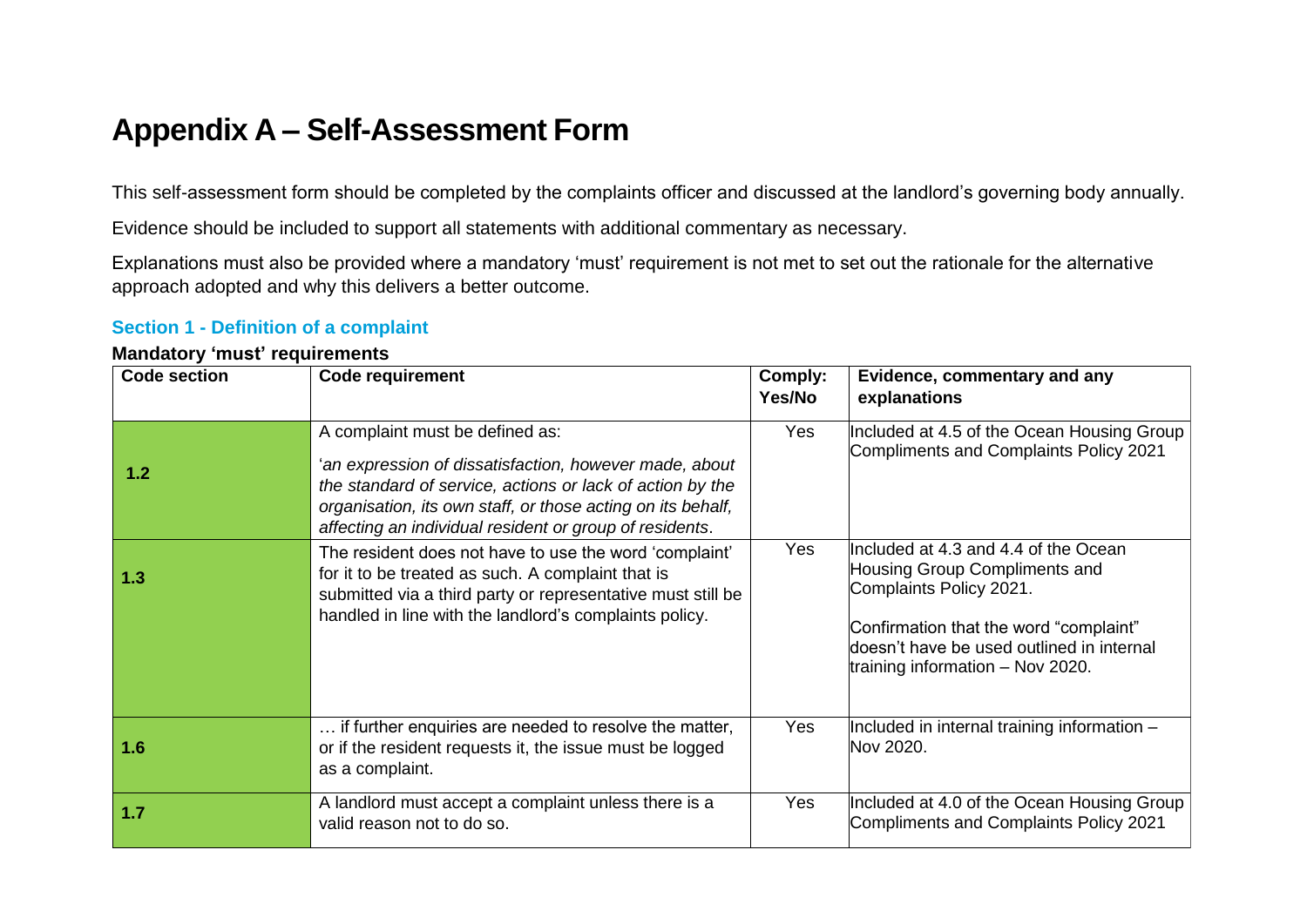| 1.8 | A complaints policy must clearly set out the<br>circumstances in which a matter will not be considered,<br>and these circumstances should be fair and reasonable<br>to residents.                                                                            | Yes | Included at 4.7 of the Ocean Housing Group<br>Compliments and Complaints Policy 2021 |
|-----|--------------------------------------------------------------------------------------------------------------------------------------------------------------------------------------------------------------------------------------------------------------|-----|--------------------------------------------------------------------------------------|
| 1.9 | If a landlord decides not to accept a complaint, a<br>detailed explanation must be provided to the resident<br>setting out the reasons why the matter is not suitable<br>for the complaints process and the right to take that<br>decision to the Ombudsman. | Yes | Included at 4.8 of the Ocean Housing Group<br>Compliments and Complaints Policy 2021 |

| <b>Code section</b> | <b>Code requirement</b>                                                                                                                                                                                                                       | <b>Comply:</b><br>Yes/No | Evidence, commentary and any<br>explanations                                                                                                                                     |
|---------------------|-----------------------------------------------------------------------------------------------------------------------------------------------------------------------------------------------------------------------------------------------|--------------------------|----------------------------------------------------------------------------------------------------------------------------------------------------------------------------------|
| 1.4                 | Landlords should recognise the difference between a<br>service request, where a resident may be unhappy<br>with a situation that they wish to have rectified, and a<br>complaint about the service they have/have not<br>received.            | Yes                      | Included at 4.6 and 4.7 of the Ocean<br>Housing Group Compliments and<br>Complaints Policy 2021                                                                                  |
| 1.5                 | Survey feedback may not necessarily need to be<br>treated as a complaint, though, where possible, the<br>person completing the survey should be made aware of<br>how they can pursue their dissatisfaction as a complaint<br>if they wish to. | No:                      | <b>IFF Survey negative feedback is followed up</b><br>by the Tenant Partnership Team.<br>This is not replicated for all surveys however<br>so will need to be developed further. |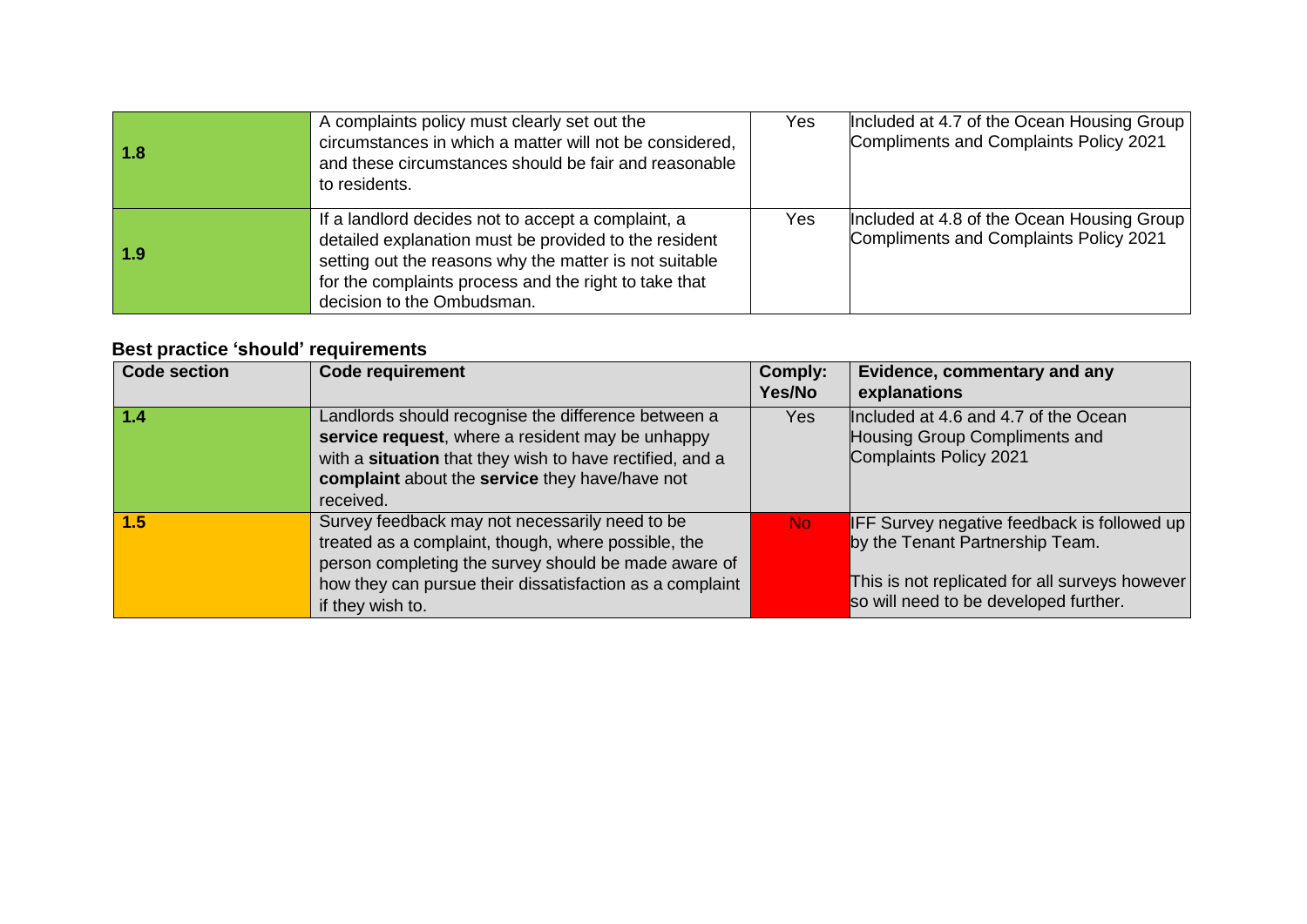### **Section 2 - Accessibility and awareness**

| Code section | <b>Code requirement</b>                                                                                                                                                                                                                                                                                                                                                                                                    | Comply:<br>Yes/No | Evidence, commentary and any<br>explanations                                                                                          |
|--------------|----------------------------------------------------------------------------------------------------------------------------------------------------------------------------------------------------------------------------------------------------------------------------------------------------------------------------------------------------------------------------------------------------------------------------|-------------------|---------------------------------------------------------------------------------------------------------------------------------------|
| 2.1          | Landlords must make it easy for residents to complain<br>by providing different channels through which residents<br>can make a complaint such as in person, over the<br>telephone, in writing, by email and digitally. While the<br>Ombudsman recognises that it may not be feasible for a<br>landlord to use all of the potential channels, there must<br>be more than one route of access into the complaints<br>system. | <b>Yes</b>        | Included at 4.4 of the Ocean Housing Group<br><b>Compliments and Complaints Policy 2021</b>                                           |
| 2.3          | Landlords must make their complaint policy available in<br>a clear and accessible format for all residents. This will<br>detail the number of stages involved, what will happen<br>at each stage and the timeframes for responding.                                                                                                                                                                                        | <b>Yes</b>        | Published on the Ocean Housing website at<br>https://www.oceanhousing.com/home-<br>2/contact-us/online-complaint-<br>form/complaints/ |
| 2.4          | Landlord websites, if they exist, must include<br>information on how to raise a complaint. The complaints<br>policy and process must be easy to find on the website.                                                                                                                                                                                                                                                       | <b>Yes</b>        | Published on the Ocean Housing website at<br>https://www.oceanhousing.com/home-<br>2/contact-us/online-complaint-<br>form/complaints/ |
|              |                                                                                                                                                                                                                                                                                                                                                                                                                            |                   | A new, updated website is to be launched in<br>March which will make it even easier to<br>locate the complaints policy and process.   |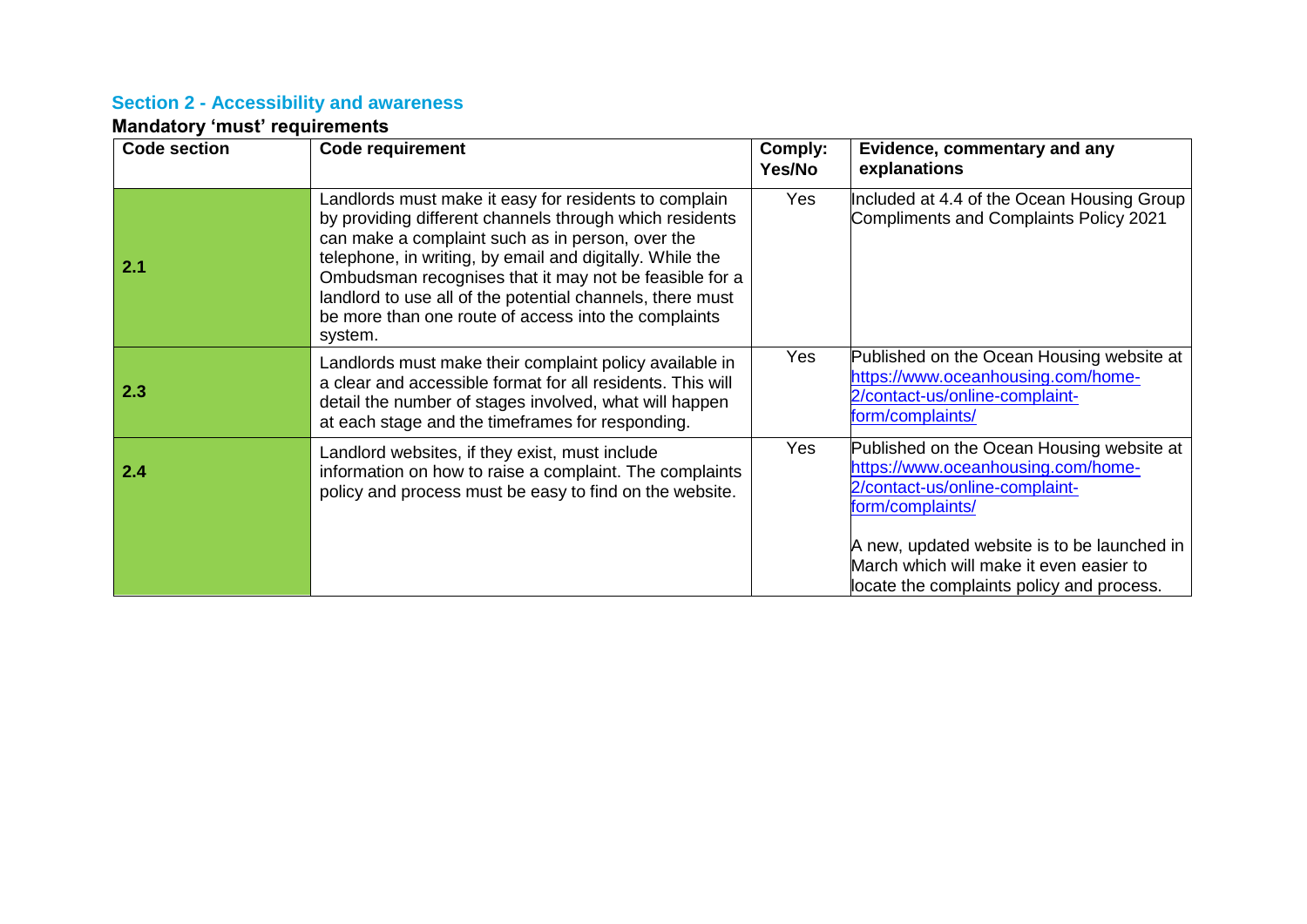| 2.5 | Landlords must comply with the Equality Act 2010 and<br>may need to adapt normal policies, procedures, or<br>processes to accommodate an individual's needs.<br>Landlords must satisfy themselves that their policy sets<br>out how they will respond to reasonable adjustments<br>requests in line with the Equality Act and that<br>complaints handlers have had appropriate training to | Yes. | Included at 12.0, 12.1, 12.2 and 12.3 of the<br>Ocean Housing Group Compliments and<br>Complaints Policy 2021 and Ocean<br>Housing's Reasonable Adjustments Policy<br>May 2021                                                                                                              |
|-----|--------------------------------------------------------------------------------------------------------------------------------------------------------------------------------------------------------------------------------------------------------------------------------------------------------------------------------------------------------------------------------------------|------|---------------------------------------------------------------------------------------------------------------------------------------------------------------------------------------------------------------------------------------------------------------------------------------------|
|     | deal with such requests.                                                                                                                                                                                                                                                                                                                                                                   |      |                                                                                                                                                                                                                                                                                             |
| 2.6 | Landlords must publicise the complaints policy and<br>process, the Complaint Handling Code and the Housing<br>Ombudsman Scheme in leaflets, posters, newsletters,<br>online and as part of regular correspondence with<br>residents.                                                                                                                                                       | Yes  | Complaints policy and information on the<br>Housing Ombudsman has been published in<br>the Ocean Housing quarterly StreetTalk<br>magazine and is available in a leaflet on the<br>Ocean Housing website at<br>https://www.oceanhousing.com/wp-<br>content/uploads/2021/11/Ocean-Complaints- |
|     |                                                                                                                                                                                                                                                                                                                                                                                            |      | Leaflet-2021.pdf                                                                                                                                                                                                                                                                            |

| 2.7 | Landlords must provide residents with contact<br>information for the Ombudsman as part of its regular<br>correspondence with residents.                                                                           | No. | Included with all complaint<br>acknowledgments.<br>Not included in all general correspondence<br>however so will need further development.                                        |
|-----|-------------------------------------------------------------------------------------------------------------------------------------------------------------------------------------------------------------------|-----|-----------------------------------------------------------------------------------------------------------------------------------------------------------------------------------|
| 2.8 | Landlords must provide early advice to residents<br>regarding their right to access the Housing Ombudsman<br>Service throughout their complaint, not only when the<br>landlord's complaints process is exhausted. | Yes | Included with all complaint<br>acknowledgments and on the Ocean<br>Housing website at<br>https://www.oceanhousing.com/home-<br>2/contact-us/online-complaint-<br>form/complaints/ |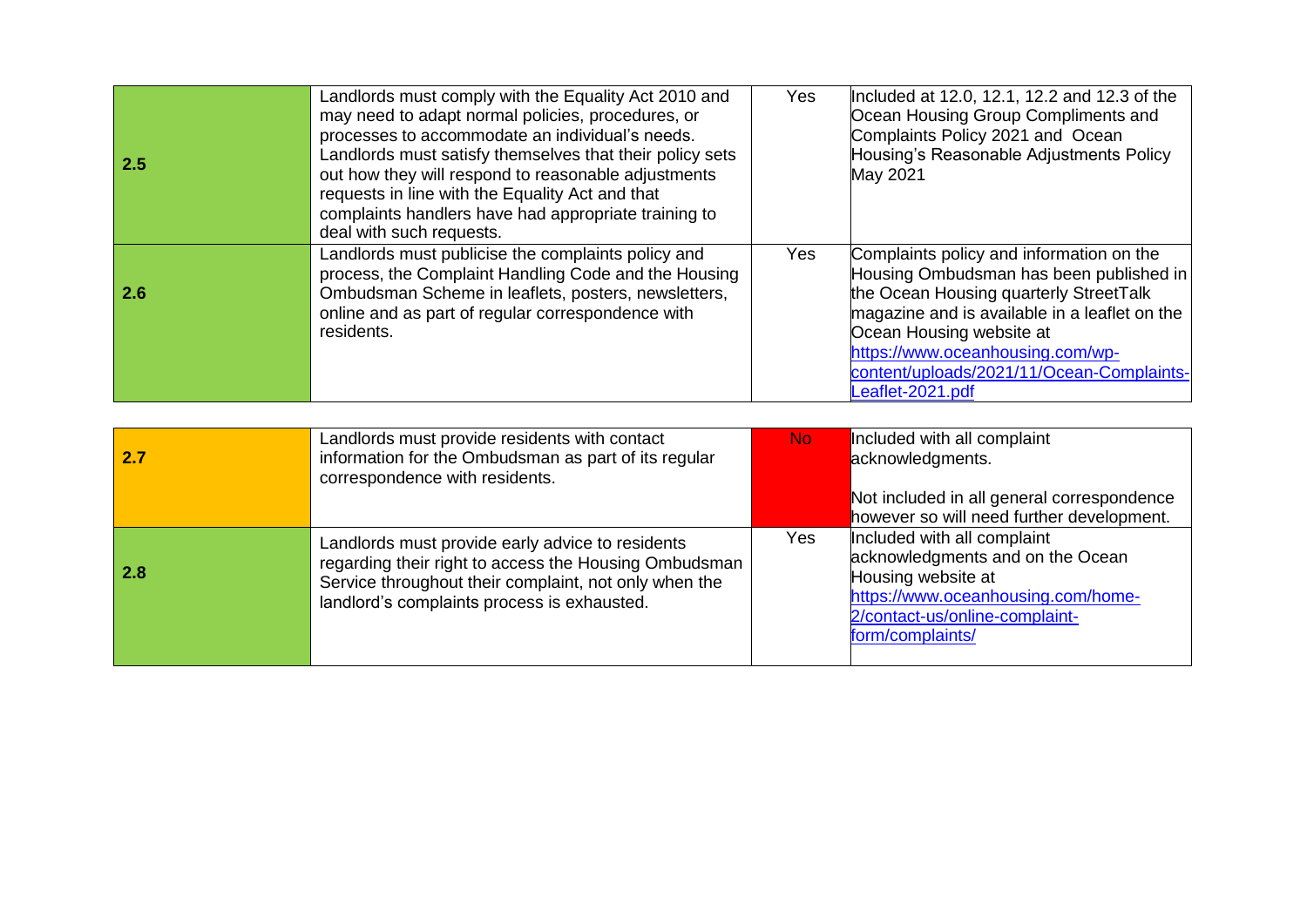| <b>Code section</b> | <b>Code requirement</b>                                                                                                                                                                                                                                                                                                                       | Comply:<br>Yes/No | Evidence, commentary and any<br>explanations                                         |
|---------------------|-----------------------------------------------------------------------------------------------------------------------------------------------------------------------------------------------------------------------------------------------------------------------------------------------------------------------------------------------|-------------------|--------------------------------------------------------------------------------------|
| 2.2                 | Where a landlord has set up channels to communicate<br>with its residents via social media, then it should expect<br>to receive complaints via those channels. Policies<br>should contain details of the steps that will be taken<br>when a complaint is received via social media and how<br>confidentiality and privacy will be maintained. | Yes               | Included at 4.4 of the Ocean Housing Group<br>Compliments and Complaints Policy 2021 |

# **Section 3 - Complaint handling personnel**

| <b>Code section</b> | <b>Code requirement</b>                                                                                                                                                                                                                                                                       | Comply:<br>Yes/No | Evidence, commentary and any<br>explanations                                                                                                                                             |
|---------------------|-----------------------------------------------------------------------------------------------------------------------------------------------------------------------------------------------------------------------------------------------------------------------------------------------|-------------------|------------------------------------------------------------------------------------------------------------------------------------------------------------------------------------------|
| 3.1                 | Landlords must have a person or team assigned to take<br>responsibility for complaint handling to ensure<br>complaints receive the necessary attention, and that<br>these are reported to the governing body. This Code<br>will refer to that person or team as the "complaints"<br>officer". | Yes               | The Head of Customer Experience is<br>responsible for complaint handling and this<br>will be strengthened in the future with a<br>designated role within the Tenant<br>Partnership Team. |
| 3.2                 | the complaint handler appointed must have<br>appropriate complaint handling skills and no conflicts of<br>interest.                                                                                                                                                                           | Yes               | All relevant staff undertake regular in-house<br>complaints training                                                                                                                     |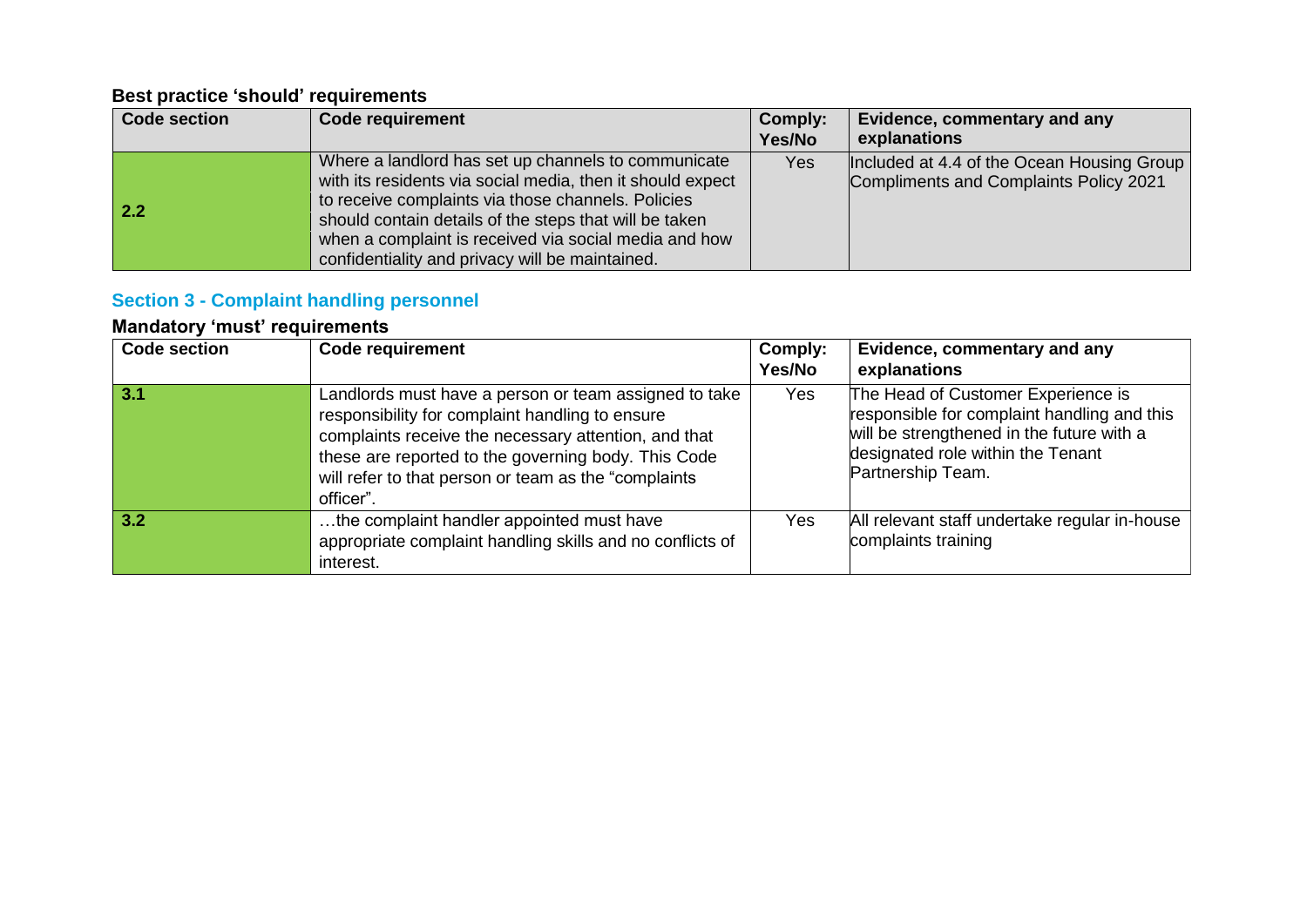| <b>Code section</b> | <b>Code requirement</b>                                                                                                                                                                                                                                                                                                                                          | Comply:<br>Yes/No | Evidence, commentary and any<br>explanations |
|---------------------|------------------------------------------------------------------------------------------------------------------------------------------------------------------------------------------------------------------------------------------------------------------------------------------------------------------------------------------------------------------|-------------------|----------------------------------------------|
| 3.3                 | Complaint handlers should:<br>be able to act sensitively and fairly<br>c<br>be trained to handle complaints and deal with<br>$\bullet$<br>distressed and upset residents<br>have access to staff at all levels to facilitate quick<br>resolution of complaints<br>have the authority and autonomy to act to resolve<br>$\bullet$<br>disputes quickly and fairly. | Yes:              |                                              |

# **Section 4 - Complaint handling principles**

| <b>Code section</b> | <b>Code requirement</b>                                                                                                                                                                                                                                                                                                                                                                                                                                                                                                                                                                                                                           | Comply:<br>Yes/No | Evidence, commentary and any<br>explanations                                                        |
|---------------------|---------------------------------------------------------------------------------------------------------------------------------------------------------------------------------------------------------------------------------------------------------------------------------------------------------------------------------------------------------------------------------------------------------------------------------------------------------------------------------------------------------------------------------------------------------------------------------------------------------------------------------------------------|-------------------|-----------------------------------------------------------------------------------------------------|
| 4.1                 | Any decision to try and resolve a concern must be<br>taken in agreement with the resident and a landlord's<br>audit trail/records should be able to demonstrate this.<br>Landlords must ensure that efforts to resolve a<br>resident's concerns do not obstruct access to the<br>complaints procedure or result in any unreasonable<br>delay. It is not appropriate to have extra named stages<br>(such as 'stage 0' or 'pre-complaint stage') as this<br>causes unnecessary confusion for residents. When a<br>complaint is made, it must be acknowledged and<br>logged at stage one of the complaints procedure within<br>five days of receipt. | Yes.              | Included at 4.0 and Annex 1 of the Ocean<br>Housing Group Compliments and<br>Complaints Policy 2021 |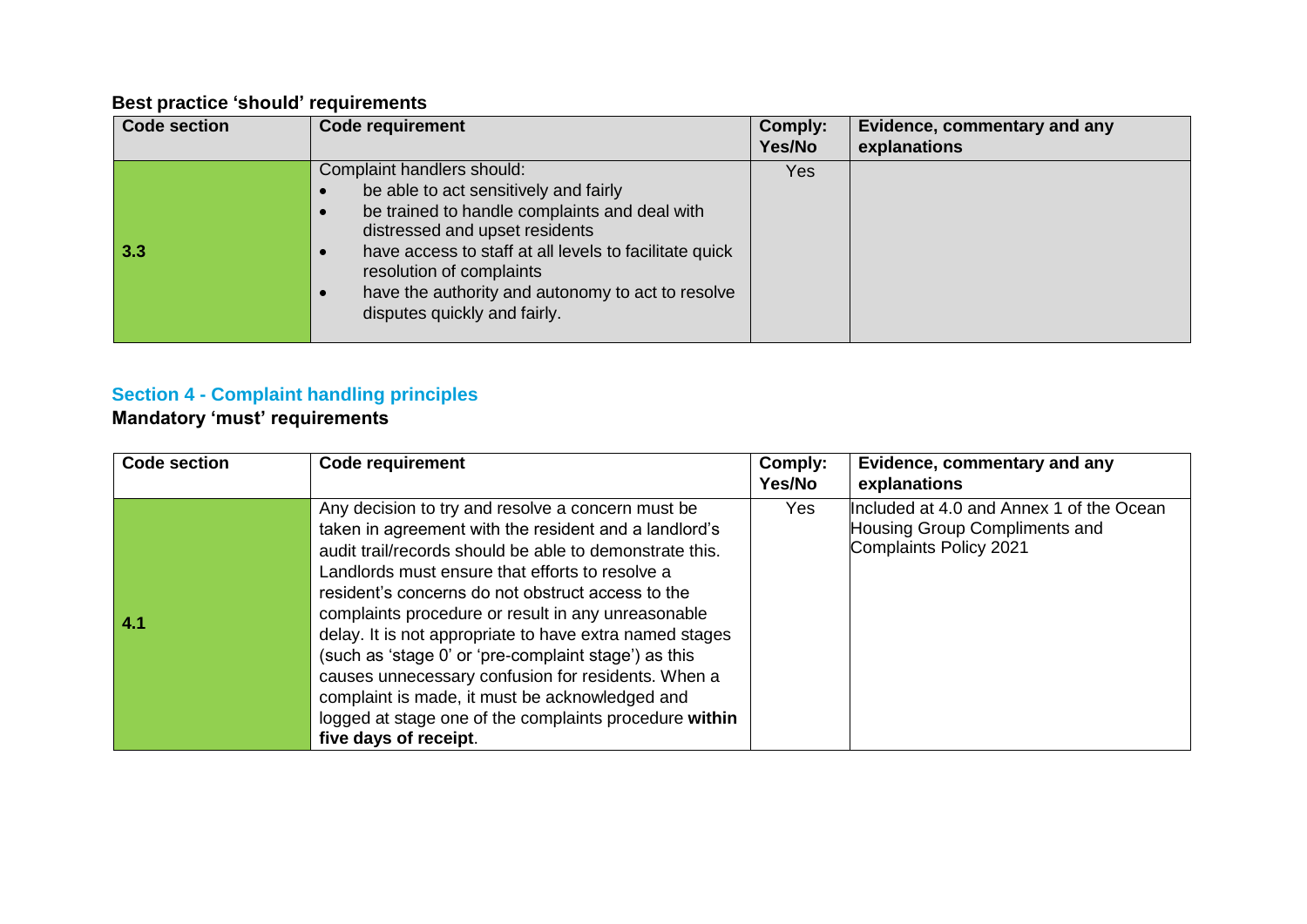| 4.2  | Within the complaint acknowledgement, landlords must<br>set out their understanding of the complaint and the<br>outcomes the resident is seeking. If any aspect of the<br>complaint is unclear, the resident must be asked for<br>clarification and the full definition agreed between both<br>parties.                                                                                                                                                     | <b>No</b> | Included at 4.0 and Annex 1 of the Ocean<br>Housing Group Compliments and<br>Complaints Policy 2021 and the complaints<br>procedure includes a requirement to contact<br>the complainant within 5 working days to<br>confirm the details of the complaint and what<br>resolution is expected.<br>Although we do this before writing the<br>response, we do not include a summary of<br>the issues in the acknowledgement. |
|------|-------------------------------------------------------------------------------------------------------------------------------------------------------------------------------------------------------------------------------------------------------------------------------------------------------------------------------------------------------------------------------------------------------------------------------------------------------------|-----------|---------------------------------------------------------------------------------------------------------------------------------------------------------------------------------------------------------------------------------------------------------------------------------------------------------------------------------------------------------------------------------------------------------------------------|
| 4.6  | A complaint investigation must be conducted in an<br>impartial manner.                                                                                                                                                                                                                                                                                                                                                                                      | Yes       | Included at Annex 1 of the Ocean Housing<br><b>Group Compliments and Complaints Policy</b><br>2021                                                                                                                                                                                                                                                                                                                        |
| 4.7  | The complaint handler must:<br>deal with complaints on their merits<br>$\bullet$<br>act independently and have an open mind<br>$\bullet$<br>take measures to address any actual or perceived<br>$\bullet$<br>conflict of interest<br>consider all information and evidence carefully<br>$\bullet$<br>keep the complaint confidential as far as possible,<br>$\bullet$<br>with information only disclosed if necessary to<br>properly investigate the matter | Yes       | Included at Annex 1 of the Ocean Housing<br><b>Group Compliments and Complaints Policy</b><br>2021                                                                                                                                                                                                                                                                                                                        |
| 4.11 | Landlords must adhere to any reasonable<br>arrangements agreed with residents in terms of<br>frequency and method of communication                                                                                                                                                                                                                                                                                                                          | Yes       | Included at Annex 1 of the Ocean Housing<br><b>Group Compliments and Complaints Policy</b><br>2021                                                                                                                                                                                                                                                                                                                        |
| 4.12 | The resident, and if applicable any staff member who is<br>the subject of the complaint, must also be given a fair<br>chance to:<br>set out their position<br>$\bullet$<br>comment on any adverse findings before a final<br>$\bullet$<br>decision is made.                                                                                                                                                                                                 | Yes       | Included at Annex 1 of the Ocean Housing<br><b>Group Compliments and Complaints Policy</b><br>2021                                                                                                                                                                                                                                                                                                                        |
| 4.13 | A landlord must include in its complaints policy its<br>timescales for a resident to request escalation of a<br>complaint                                                                                                                                                                                                                                                                                                                                   | <b>No</b> | Included in the final paragraph of all<br>complaint responses.<br>Will be added to the complaint policy at next<br>review in September 2022.                                                                                                                                                                                                                                                                              |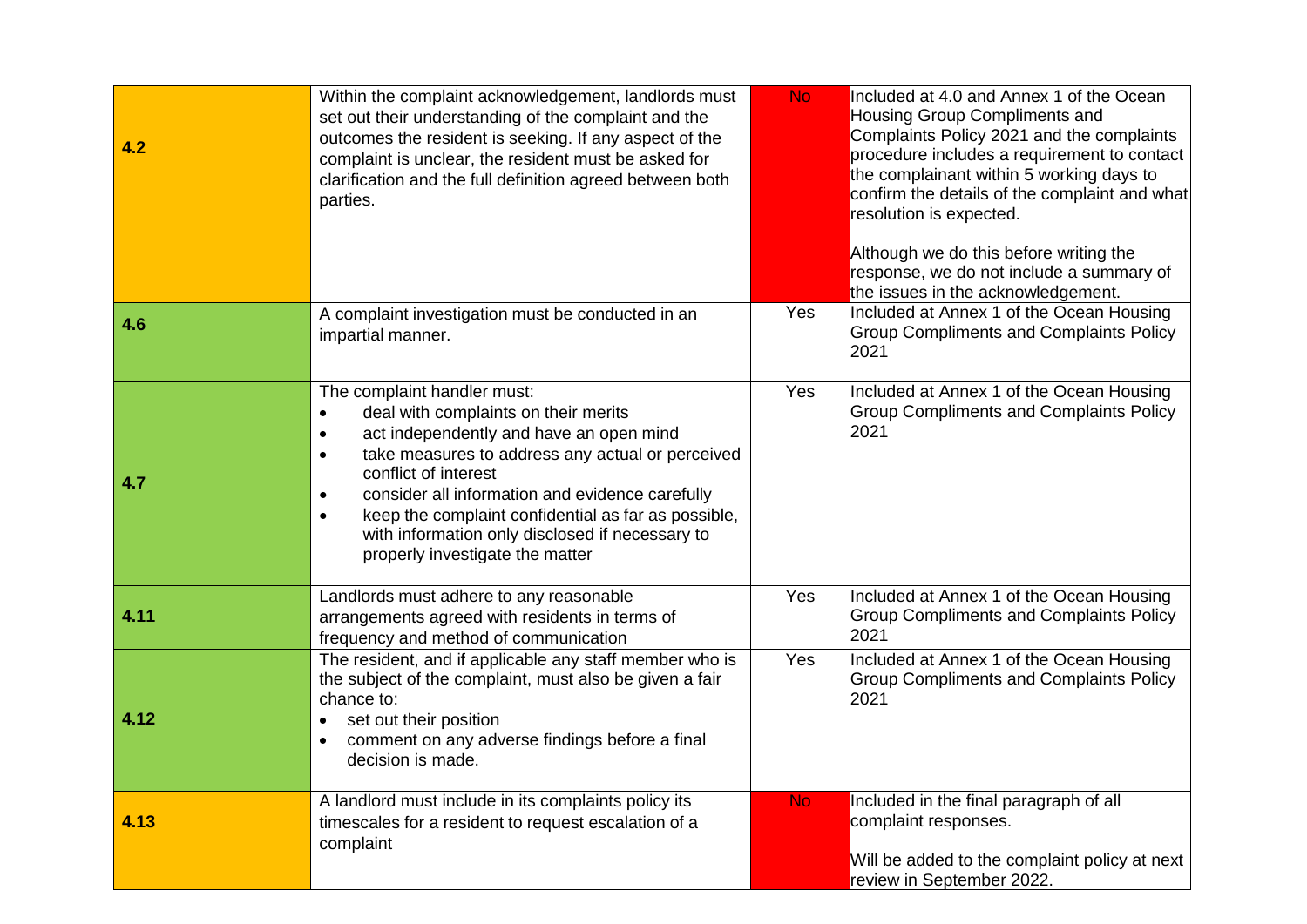| 4.14 | A landlord must not unreasonably refuse to escalate a<br>complaint through all stages of the complaints                                                                                                                                                                          | Yes | Included at 4.7 of the Ocean Housing Group<br>Compliments and Complaints Policy 2021               |
|------|----------------------------------------------------------------------------------------------------------------------------------------------------------------------------------------------------------------------------------------------------------------------------------|-----|----------------------------------------------------------------------------------------------------|
|      | procedure and must have clear and valid reasons for<br>taking that course of action. Reasons for declining to<br>escalate a complaint must be clearly set out in a<br>landlord's complaints policy and must be the same as<br>the reasons for not accepting a complaint.         |     |                                                                                                    |
| 4.15 | A full record must be kept of the complaint, any review<br>and the outcomes at each stage. This must include the<br>original complaint and the date received, all<br>correspondence with the resident, correspondence with<br>other parties and any reports or surveys prepared. | Yes | A full record of the complaint and<br>correspondence is retained by the Tenant<br>Partnership Team |
| 4.18 | Landlords must have policies and procedures in place<br>for managing unacceptable behaviour from residents<br>and/or their representatives when pursuing a complaint.                                                                                                            | Yes | Ocean Housing has in place a Reasonable<br><b>Behaviour Policy</b>                                 |

| <b>Code section</b> | <b>Code requirement</b>                                                                                                                                                                                                                                          | Comply:<br>Yes/No | Evidence, commentary and any<br>explanations                                                                                                                                                   |
|---------------------|------------------------------------------------------------------------------------------------------------------------------------------------------------------------------------------------------------------------------------------------------------------|-------------------|------------------------------------------------------------------------------------------------------------------------------------------------------------------------------------------------|
| 4.3                 | Landlords should manage residents' expectations from<br>the outset, being clear where a desired outcome is<br>unreasonable or unrealistic                                                                                                                        | No.               | Inc Included at $4.9 - 4.13$ and Annex 1 of<br>the Ocean Housing Group Compliments<br>and Complaints Policy 2021 however could<br>be strengthened and made explicit in policy<br>and procedure |
| 4.4                 | A complaint should be resolved at the earliest possible<br>opportunity, having assessed what evidence is needed<br>to fully consider the issues, what outcome would<br>resolve the matter for the resident and whether there<br>are any urgent actions required. | Yes               | Included at 4.9 of the Ocean Housing<br>Group Compliments and Complaints Policy<br>2021                                                                                                        |
| 4.5                 | Landlords should give residents the opportunity to have<br>a representative deal with their complaint on their<br>behalf, and to be represented or accompanied at any<br>meeting with the landlord where this is reasonable.                                     | <b>Yes</b>        | Included at 4.3 of the Ocean Housing<br>Group Compliments and Complaints Policy<br>2021                                                                                                        |
| 4.8                 | Where a key issue of a complaint relates to the parties'<br>legal obligations landlords should clearly set out their<br>understanding of the obligations of both parties.                                                                                        | Yes               |                                                                                                                                                                                                |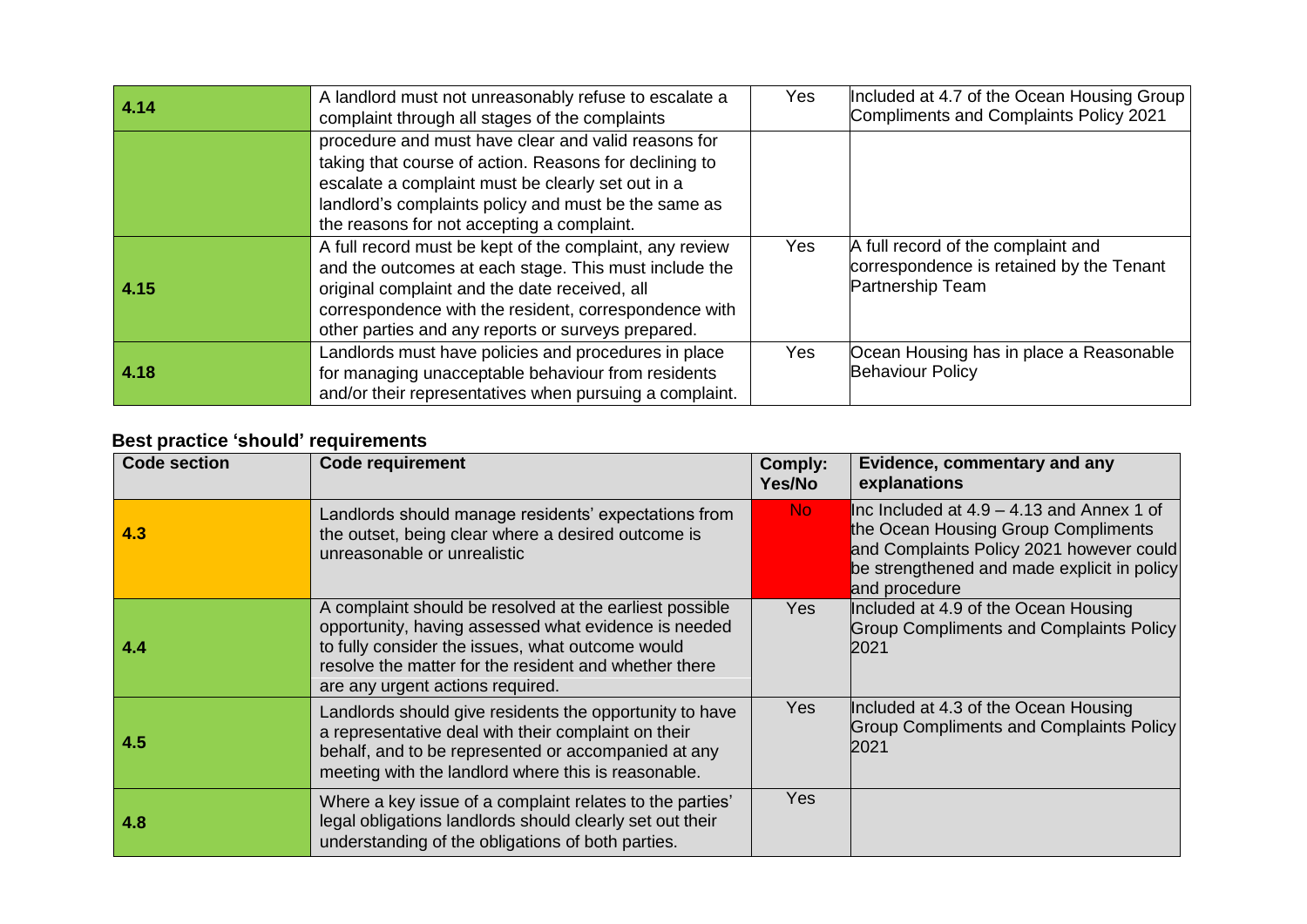| 4.9  | Communication with the resident should not generally<br>identify individual members of staff or contractors.                                                                                                                                         | Yes        |                                                                                                           |
|------|------------------------------------------------------------------------------------------------------------------------------------------------------------------------------------------------------------------------------------------------------|------------|-----------------------------------------------------------------------------------------------------------|
| 4.10 | Landlords should keep residents regularly updated<br>about the progress of the investigation.                                                                                                                                                        | Yes        |                                                                                                           |
| 4.16 | Landlords should seek feedback from residents in<br>relation to the landlord's complaint handling as part of<br>the drive to encourage a positive complaint and<br>learning culture.                                                                 | <b>Yes</b> | Complaint satisfaction survey launched in<br>Q3 2021/22                                                   |
| 4.17 | Landlords should recognise the impact that being<br>complained about can have on future service delivery.<br>Landlords should ensure that staff are supported and<br>engaged in the complaints process, including the<br>learning that can be gained | Yes        | All completed complaints require the<br>completion of a learning log for monitoring<br>and trend analysis |
| 4.19 | Any restrictions placed on a resident's contact due to<br>unacceptable behaviour should be appropriate to their<br>needs and should demonstrate regard for the<br>provisions of the Equality Act 2010.                                               | Yes        | Detailed in the Ocean Housing Reasonable<br><b>Behaviour Policy</b>                                       |

# **Section 5 - Complaint stages**

## **Mandatory 'must' requirements**

**Stage 1**

| <b>Code section</b> | <b>Code requirement</b>                                                                                                                                                                                                                                                                                          | Comply:<br>Yes/No | Evidence, commentary and any<br>explanations                                                                                                                  |
|---------------------|------------------------------------------------------------------------------------------------------------------------------------------------------------------------------------------------------------------------------------------------------------------------------------------------------------------|-------------------|---------------------------------------------------------------------------------------------------------------------------------------------------------------|
| 5.1                 | Landlords must respond to the complaint within 10 working<br>days of the complaint being logged. Exceptionally, landlords<br>may provide an explanation to the resident containing a clear<br>timeframe for when the response will be received. This should<br>not exceed a further 10 days without good reason. | Yes               | Included at Annex 1 of the Ocean Housing<br>Group Compliments and Complaints Policy<br>2021                                                                   |
| 5.5                 | A complaint response must be sent to the resident when the<br>answer to the complaint is known, not when the outstanding<br>actions required to address the issue, are completed.<br>Outstanding actions must still be tracked and actioned<br>expeditiously with regular updates provided to the resident.      | No.               | Complaint resolution actions are captured<br>in the complaint learning log however they<br>are not tracked to understand if they have<br>been fully actioned. |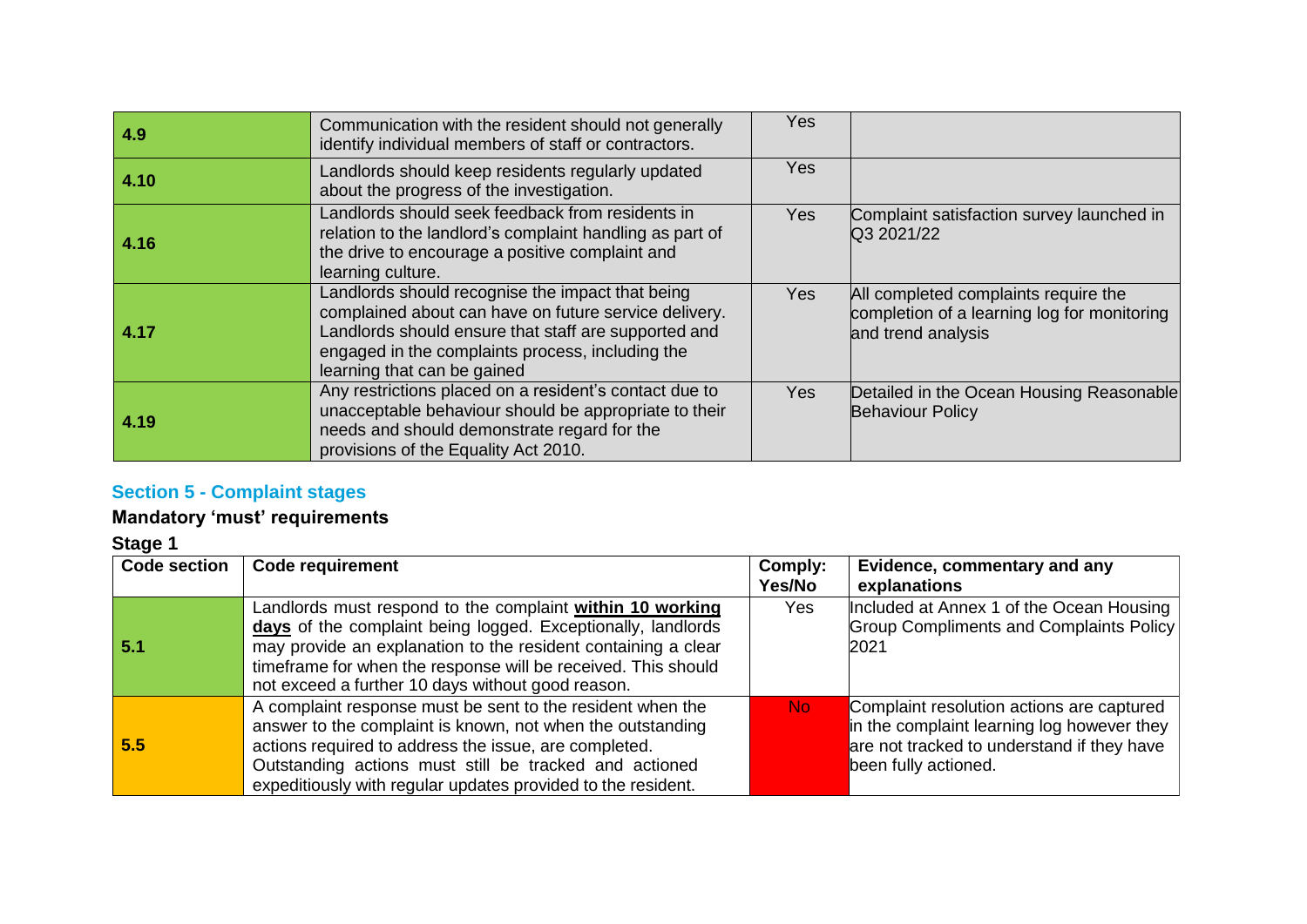| 5.6 | Landlords must address all points raised in the complaint and<br>provide clear reasons for any decisions, referencing the relevant<br>policy, law and good practice where appropriate.                                                                                                                                                                                                                                             | Yes | Included at $4.9 - 4.13$ of the Ocean<br>Housing Group Compliments and<br>Complaints Policy 2021             |
|-----|------------------------------------------------------------------------------------------------------------------------------------------------------------------------------------------------------------------------------------------------------------------------------------------------------------------------------------------------------------------------------------------------------------------------------------|-----|--------------------------------------------------------------------------------------------------------------|
| 5.8 | Landlords must confirm the following in writing to the resident at<br>the completion of stage one in clear, plain language:<br>the complaint stage<br>the decision on the complaint<br>the reasons for any decisions made<br>the details of any remedy offered to put things right<br>details of any outstanding actions<br>details of how to escalate the matter to stage two if the<br>resident is not satisfied with the answer | Yes | Included at $4.9 - 4.13$ and Annex 1 of the<br>Ocean Housing Group Compliments and<br>Complaints Policy 2021 |

# **Stage 2**

| <b>Code section</b> | <b>Code requirement</b>                                                                                                                                                                                                                                                                                                                                                                                                                  | Comply:<br>Yes/No | Evidence, commentary and any<br>explanations                                                       |
|---------------------|------------------------------------------------------------------------------------------------------------------------------------------------------------------------------------------------------------------------------------------------------------------------------------------------------------------------------------------------------------------------------------------------------------------------------------------|-------------------|----------------------------------------------------------------------------------------------------|
| 5.9                 | If all or part of the complaint is not resolved to the resident's<br>satisfaction at stage one it must be progressed to stage two of<br>the landlord's procedure, unless an exclusion ground now<br>applies. In instances where a landlord declines to escalate a<br>complaint it must clearly communicate in writing its reasons for<br>not escalating as well as the resident's right to approach the<br>Ombudsman about its decision. | Yes               | This has not happened with any escalation<br>requests in the last 3 years.                         |
| 5.10                | On receipt of the escalation request, landlords must set out their<br>understanding of issues outstanding and the outcomes the<br>resident is seeking. If any aspect of the complaint is unclear, the<br>resident must be asked for clarification and the full definition<br>agreed between both parties.                                                                                                                                | Yes               | Included at Annex 1 of the Ocean Housing<br>Group Compliments and Complaints Policy<br><b>2021</b> |
| 5.11                | Landlords must only escalate a complaint to stage two once it<br>has completed stage one and at the request of the resident.                                                                                                                                                                                                                                                                                                             | Yes               | Included at Annex 1 of the Ocean Housing<br><b>Group Compliments and Complaints Policy</b><br>2021 |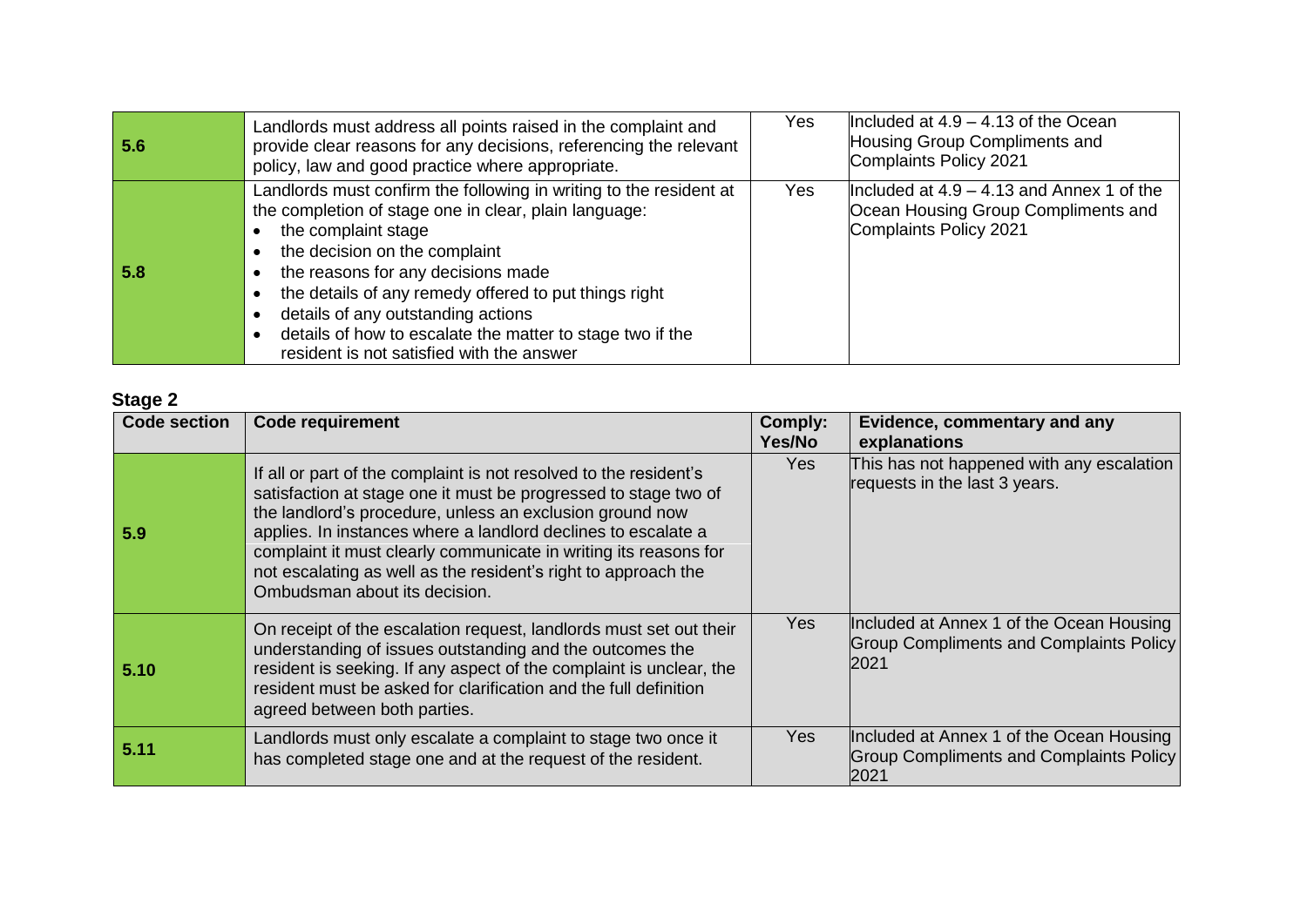| 5.12 | The person considering the complaint at stage two, must not be<br>the same person that considered the complaint at stage one.                                                                                                                                                                                                                                                                                                                                                                                                                                                                                | <b>Yes</b> | Included at Annex 1 of the Ocean Housing<br><b>Group Compliments and Complaints Policy</b><br>2021 |
|------|--------------------------------------------------------------------------------------------------------------------------------------------------------------------------------------------------------------------------------------------------------------------------------------------------------------------------------------------------------------------------------------------------------------------------------------------------------------------------------------------------------------------------------------------------------------------------------------------------------------|------------|----------------------------------------------------------------------------------------------------|
| 5.13 | Landlords must respond to the stage two complaint within 20<br>working days of the complaint being escalated. Exceptionally,<br>landlords may provide an explanation to the resident containing<br>a clear timeframe for when the response will be received. This<br>should not exceed a further 10 days without good reason.                                                                                                                                                                                                                                                                                | Yes        | Included at Annex 1 of the Ocean Housing<br><b>Group Compliments and Complaints Policy</b><br>2021 |
| 5.16 | Landlords must confirm the following in writing to the resident at<br>the completion of stage two in clear, plain language:<br>the complaint stage<br>the complaint definition<br>the decision on the complaint<br>the reasons for any decisions made<br>the details of any remedy offered to put things right<br>details of any outstanding actions<br>and<br>if the landlord has a third stage, details of how to escalate<br>the matter to stage three<br>if this was the final stage, details of how to escalate the<br>matter to the Housing Ombudsman Service if the resident<br>remains dissatisfied. | <b>Yes</b> | Included at Annex 1 of the Ocean Housing<br><b>Group Compliments and Complaints Policy</b><br>2021 |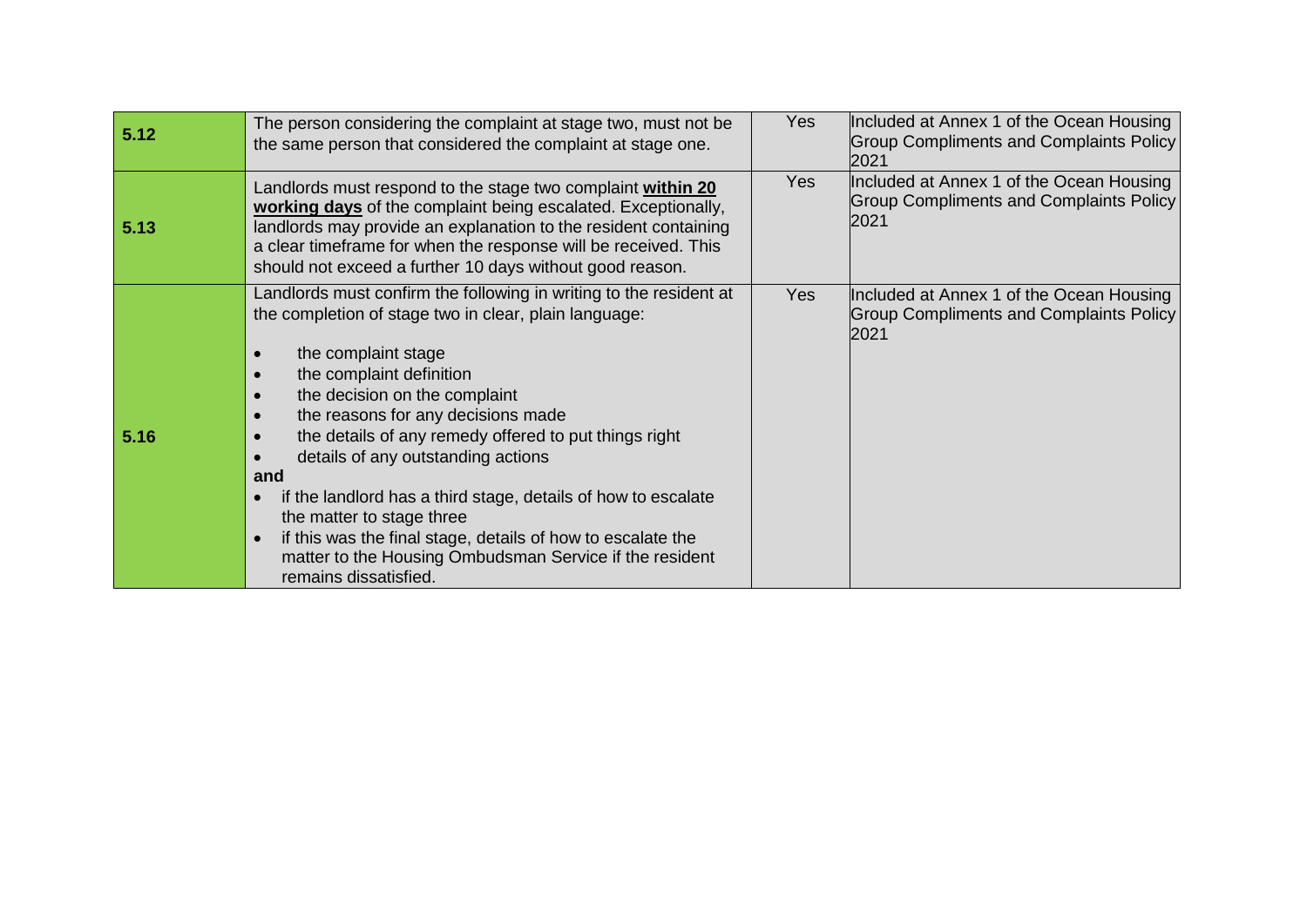| Stage 3 |  |
|---------|--|
|---------|--|

| <b>Code section</b> | <b>Code requirement</b>                                                                                                                                                                                                                                                                                                                             | Comply:<br>Yes/No | Evidence, commentary and any<br>explanations             |
|---------------------|-----------------------------------------------------------------------------------------------------------------------------------------------------------------------------------------------------------------------------------------------------------------------------------------------------------------------------------------------------|-------------------|----------------------------------------------------------|
| 5.17                | Two stage landlord complaint procedures are ideal. This<br>ensures that the complaint process is not unduly long. If<br>landlords strongly believe a third stage is necessary, they must<br>set out their reasons for this as part of their self-assessment. A<br>process with more than three stages is not acceptable under any<br>circumstances. | N/A               | Ocean Housing operates a two stage<br>complaint process. |

**Stage 1**

| <b>Code section</b> | <b>Code requirement</b>                                                                                                                                                                                                                                            | <b>Comply:</b><br>Yes/No | Evidence, commentary and any<br>explanations                                                                                             |
|---------------------|--------------------------------------------------------------------------------------------------------------------------------------------------------------------------------------------------------------------------------------------------------------------|--------------------------|------------------------------------------------------------------------------------------------------------------------------------------|
| 5.2                 | If an extension beyond 20 working days is required to enable the<br>landlord to respond to the complaint fully, this should be agreed<br>by both parties.                                                                                                          | <b>Yes</b>               | Included at Annex 1 of the Ocean Housing<br><b>Group Compliments and Complaints Policy</b><br>2021                                       |
| 5.3                 | Where agreement over an extension period cannot be reached,<br>landlords should provide the Housing Ombudsman's contact<br>details so the resident can challenge the landlord's plan for<br>responding and/or the proposed timeliness of a landlord's<br>response. | <b>No</b>                | Not mentioned specifically in Annex 1 of<br>current complaint procedure - to be<br>updated when policy is reviewed in<br>September 2022. |
| 5.4                 | Where the problem is a recurring issue, the landlord should<br>consider any older reports as part of the background to the<br>complaint if this will help to resolve the issue for the resident.                                                                   | Yes                      | Internal Stage 2 complaint meetings<br>consider all relevant evidence and<br>information beyond the original scope of<br>the complaint.  |
|                     | Where residents raise additional complaints during the<br>investigation, these should be incorporated into the stage one                                                                                                                                           | <b>Yes</b>               |                                                                                                                                          |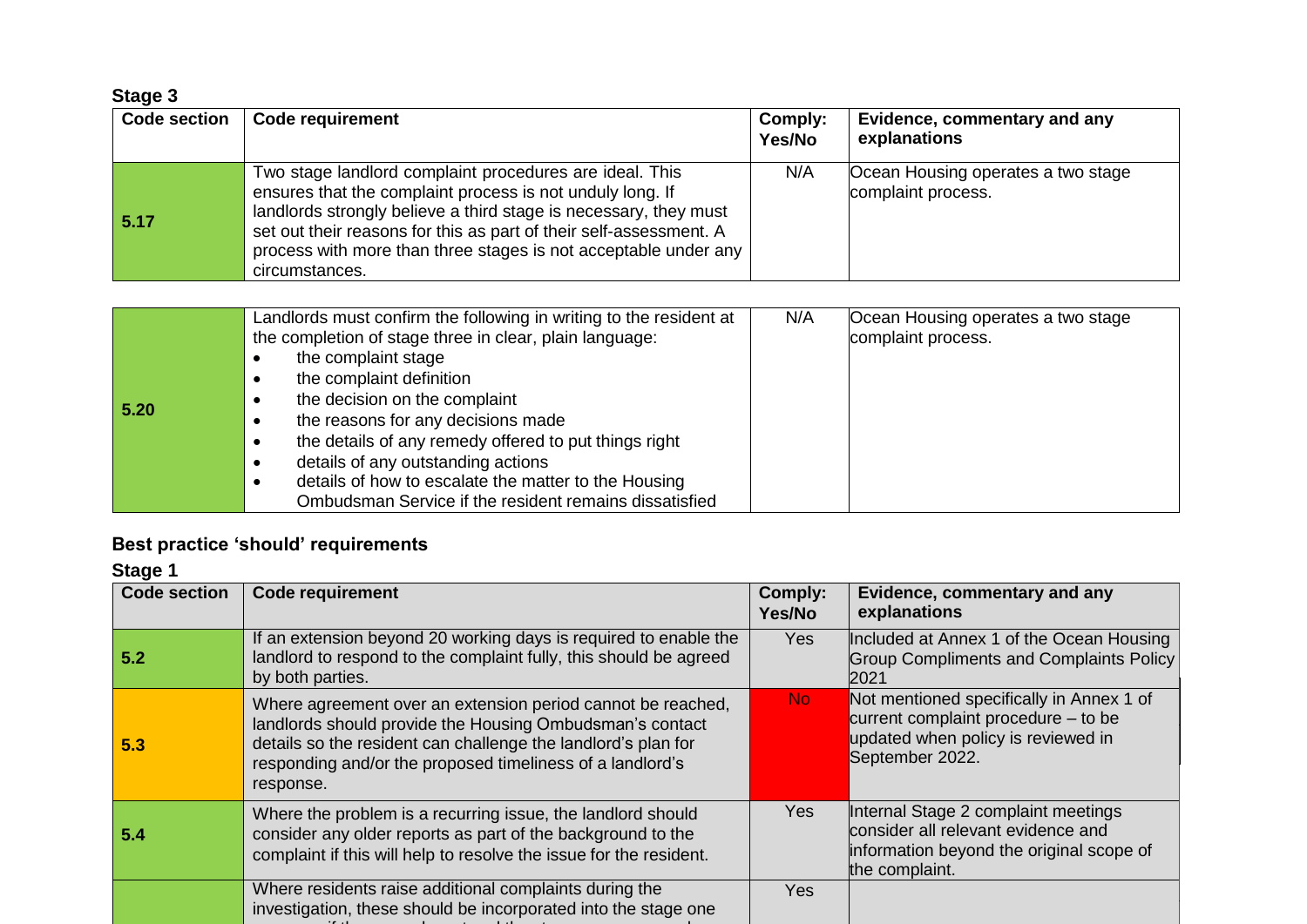| 5.14 | by both parties.                                                                                                                                                                                                                                                  |     | Group Compliments and Complaints Policy<br>2021 |
|------|-------------------------------------------------------------------------------------------------------------------------------------------------------------------------------------------------------------------------------------------------------------------|-----|-------------------------------------------------|
| 5.15 | Where agreement over an extension period cannot be reached,<br>landlords should provide the Housing Ombudsman's contact<br>details so the resident can challenge the landlord's plan for<br>responding and/or the proposed timeliness of a landlord's<br>response | Yes |                                                 |

### **Stage 3**

| <b>Code section</b> | <b>Code requirement</b>                                                                                                                                                                                                                                                                                                                                                                                                                                                                                       | Comply:<br>Yes/No | Evidence, commentary and any<br>explanations             |
|---------------------|---------------------------------------------------------------------------------------------------------------------------------------------------------------------------------------------------------------------------------------------------------------------------------------------------------------------------------------------------------------------------------------------------------------------------------------------------------------------------------------------------------------|-------------------|----------------------------------------------------------|
| 5.18                | Complaints should only go to a third stage if the resident has<br>actively requested a third stage review of their complaint. Where<br>a third stage is in place and has been requested, landlords must<br>respond to the stage three complaint within 20 working days of<br>the complaint being escalated. Additional time will only be<br>justified if related to convening a panel. An explanation and a<br>date for when the stage three response will be received should<br>be provided to the resident. | N/A               | Ocean Housing operates a two stage<br>complaint process. |
| 5.19                | Where agreement over an extension period cannot be reached,<br>landlords should provide the Housing Ombudsman's contact<br>details so the resident can challenge the landlord's plan for<br>responding and/or the proposed timeliness of a landlord's<br>response.                                                                                                                                                                                                                                            | N/A               | Ocean Housing operates a two stage<br>complaint process. |

# **Section 6 - Putting things right**

| <b>Code section</b> | <b>Code requirement</b>                                                                                                                                                                                                                                                                                        | Comply:<br>Yes/No | Evidence, commentary and any<br>explanations                                                                 |
|---------------------|----------------------------------------------------------------------------------------------------------------------------------------------------------------------------------------------------------------------------------------------------------------------------------------------------------------|-------------------|--------------------------------------------------------------------------------------------------------------|
| -6.1                | Effective dispute resolution requires a process designed to<br>resolve complaints. Where something has gone wrong a<br>landlord must acknowledge this and set out the actions it has<br>already taken, or intends to take, to put things right.                                                                | Yes               | Included at $4.9 - 4.13$ and Annex 1 of the<br>Ocean Housing Group Compliments and<br>Complaints Policy 2021 |
| 6.2                 | <b>DAYIA Requirements</b> reflect the extent of any service<br>failures and the level of detriment caused to the resident as a<br>result. A landlord must carefully manage the expectations of<br>residents and not promise anything that cannot be delivered or<br>would cause unfairness to other residents. | Yes.              | Included at $4.9 - 4.13$ and Annex 1 of the<br>Ocean Housing Group Compliments and<br>Complaints Policy 2021 |
| 6.5                 | The remedy offer must clearly set out what will happen and by<br>when, in agreement with the resident where appropriate. Any<br>remedy proposed must be followed through to completion.                                                                                                                        | Yes               | Included at $4.9 - 4.13$ and Annex 1 of the<br>Ocean Housing Group Compliments and<br>Complaints Policy 2021 |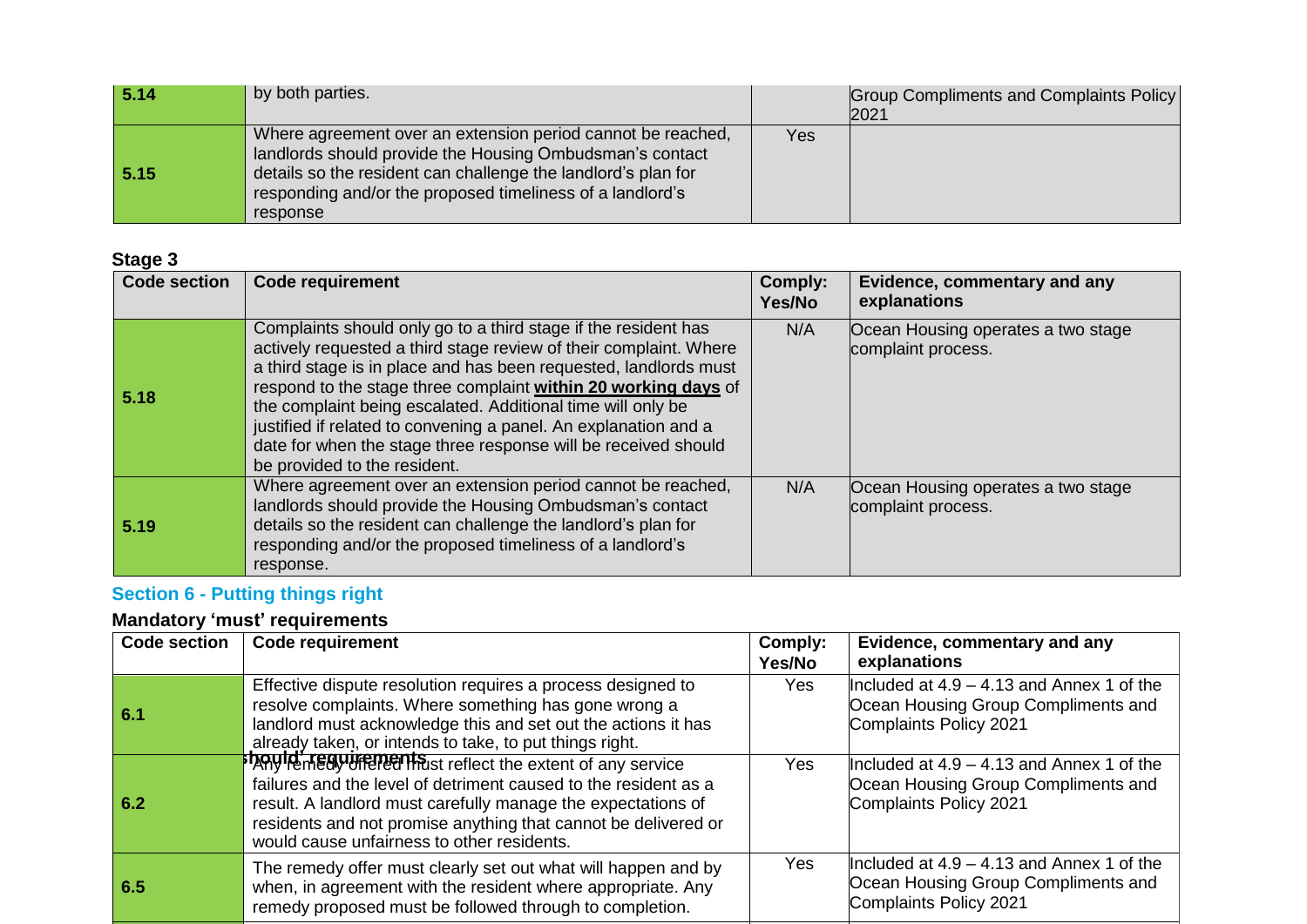| <b>Code section</b> | <b>Code requirement</b>                                                                                                                                                                                             | Comply:<br>Yes/No | Evidence, commentary and any<br>explanations                                                              |
|---------------------|---------------------------------------------------------------------------------------------------------------------------------------------------------------------------------------------------------------------|-------------------|-----------------------------------------------------------------------------------------------------------|
| 6.3                 | Landlords should look beyond the circumstances of the<br>individual complaint and consider whether anything needs to be<br>'put right' in terms of process or systems to the benefit of all<br>residents.           | Yes               | All completed complaints require the<br>completion of a learning log for monitoring<br>and trend analysis |
| 6.7                 | In some cases, a resident may have a legal entitlement to<br>redress. The landlord should still offer a resolution where<br>possible, obtaining legal advice as to how any offer of resolution<br>should be worded. | Yes               |                                                                                                           |

### **Section 7 - Continuous learning and improvement**

| <b>Code section</b> | <b>Code requirement</b>                                                                                                                                                                                                                                                    | Comply:<br>Yes/No | Evidence, commentary and any<br>explanations                                                                                                                                                                                                                                                                                               |
|---------------------|----------------------------------------------------------------------------------------------------------------------------------------------------------------------------------------------------------------------------------------------------------------------------|-------------------|--------------------------------------------------------------------------------------------------------------------------------------------------------------------------------------------------------------------------------------------------------------------------------------------------------------------------------------------|
| 7.2                 | Accountability and transparency are integral to a positive<br>complaint handling culture. Landlords must report back on wider<br>learning and improvements from complaints in their annual<br>report and more frequently to their residents, staff and scrutiny<br>panels. | Yes               | Compliments and complaints report<br>published quarterly on the Ocean Housing<br>website at<br>https://www.oceanhousing.com/home-<br>2/contact-us/online-complaint-<br>form/complaints/ and to Together With<br>Ocean tenant panel monthly.<br>An annual report is also published and<br>presented to the Ocean Housing Board<br>annually. |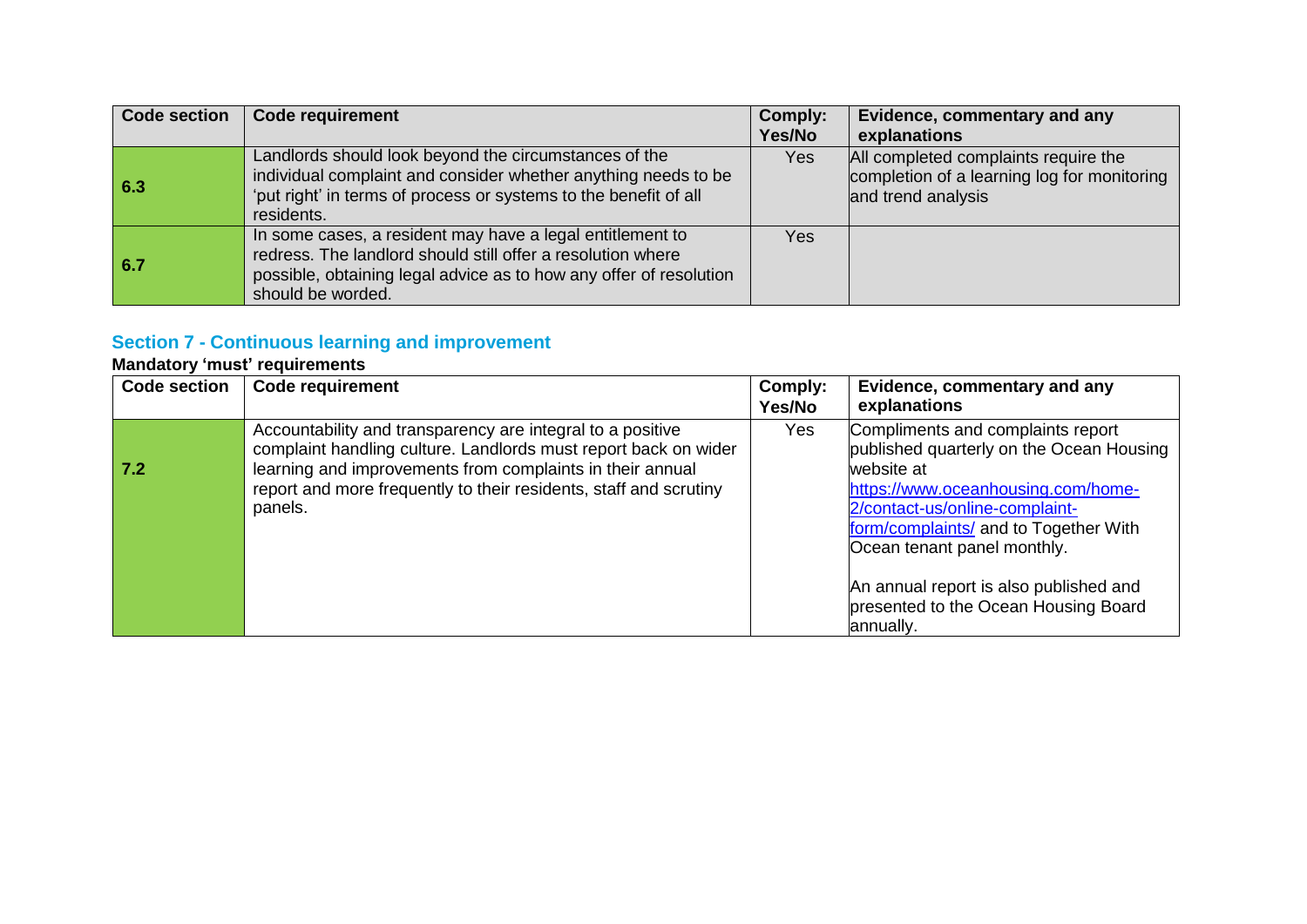| <b>Code section</b> | <b>Code requirement</b>                                                                                                                                                                                                                                                                                                                                                                                                                                                                                                                                                                                                                                                                                                                                                                   | Comply:<br>Yes/No | Evidence, commentary and any<br>explanations                                                                                                                                     |
|---------------------|-------------------------------------------------------------------------------------------------------------------------------------------------------------------------------------------------------------------------------------------------------------------------------------------------------------------------------------------------------------------------------------------------------------------------------------------------------------------------------------------------------------------------------------------------------------------------------------------------------------------------------------------------------------------------------------------------------------------------------------------------------------------------------------------|-------------------|----------------------------------------------------------------------------------------------------------------------------------------------------------------------------------|
| 7.3                 | A member of the governing body should be appointed to have<br>lead responsibility for complaints to support a positive complaint<br>handling culture. This role will be responsible for ensuring the<br>governing body receives regular information on complaints that<br>provides insight to the governing body on the landlord's<br>complaint handling performance.                                                                                                                                                                                                                                                                                                                                                                                                                     | No.               | This is not in place and will need further<br>development - will propose when policy is<br>due for update in September 2022.                                                     |
| 7.4                 | As a minimum, governing bodies should receive:<br>Regular updates on the volume, categories and outcome of<br>complaints, alongside complaint handling performance<br>including compliance with the Ombudsman's orders<br>Regular reviews of issues and trends arising from complaint<br>handling,<br>The annual performance report produced by the<br>Ombudsman, where applicable<br>Individual complaint outcomes where necessary, including<br>$\bullet$<br>where the Ombudsman made findings of severe<br>maladministration or referrals to regulatory bodies. The<br>implementation of management responses should be<br>tracked to ensure they are delivered to agreed timescales.<br>The annual self-assessment against the Complaint Handling<br>Code for scrutiny and challenge. | Yes               | However this can be further developed with<br>regards to complaint analysis.<br>It is recommended that OHL Board receive<br>a quarterly update for information going<br>forward. |